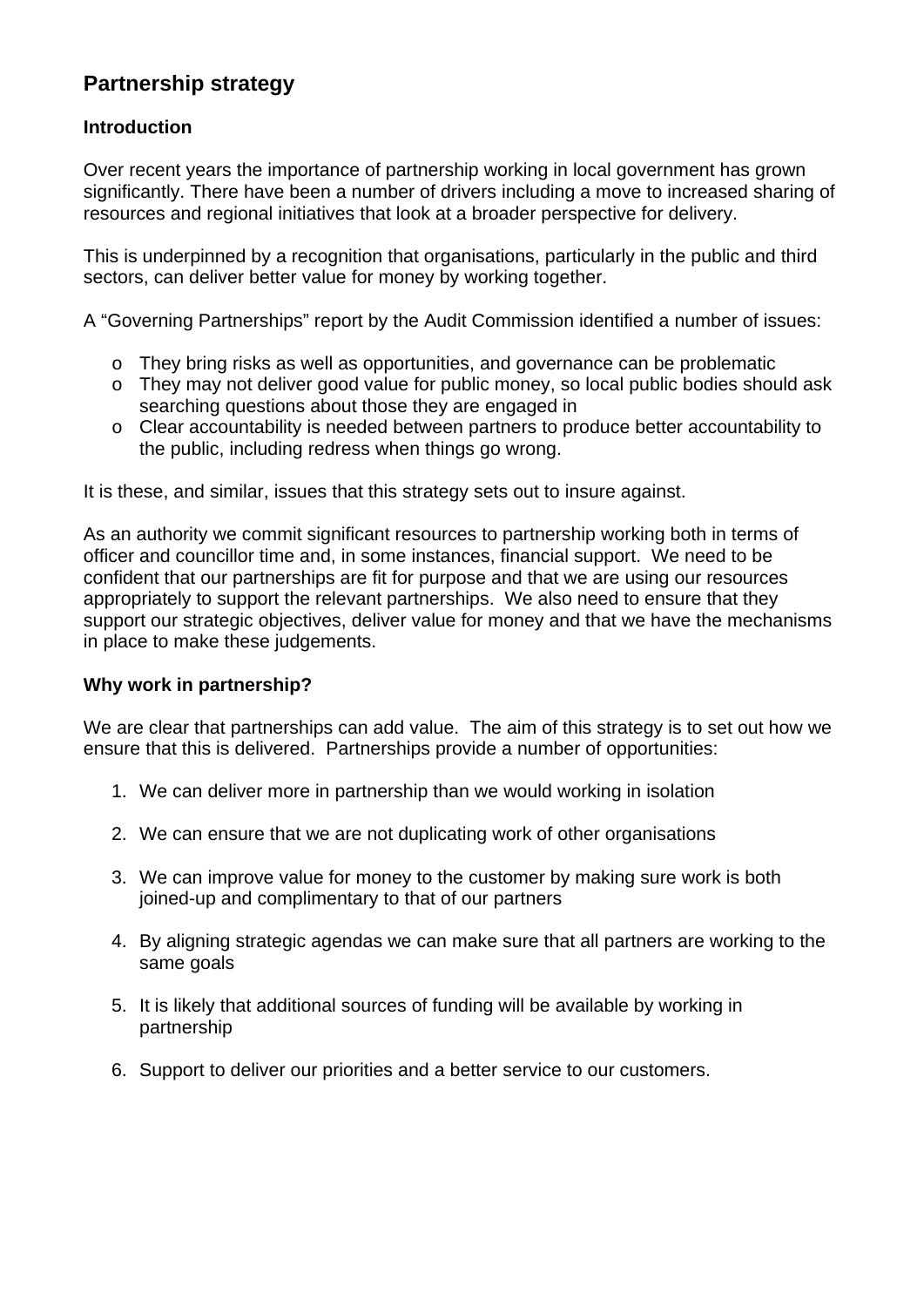## **What do we mean by partnership?**

"A relationship between two or more independent legal bodies, organisations or individuals working together to secure some shared objective"

Defining the different types of partnerships, on a number of different spectrums:

- o Strategic / operational
- o Statutory / voluntary
- o Single organisation / Multi organisation
- o National/ regional/ local.

### **And what is not partnership?**

We need to be clear about what we mean when we use the term partnership working.

This strategy is not applicable to:

- o Groups where the Council has direct control over budgets or decision making
- o Informal groups set up to discuss and consider specific topics for example consultation groups
- o Appointments and/or financial commitments to outside bodies where the Council has no strategic or policy function
- o Commercial agreements
- o Contracts for delivery of service.

While we will work with a partnership ethos in many of these circumstances there is a different relationship and these situations will be managed through different processes.

### **How do we get the best out of partnerships?**

#### Clarity of purpose

We need to absolutely clear at the outset what we are trying to achieve in each partnership. There also needs to confidence that the aims and agendas of all participating organisations are in line.

#### Performance management

There will be a range of methods to suit different levels of partnership and the suitable performance management methodology for each partnership is identified in the partnership register. Performance management needs to be proportionate to the type and complexity of the partnership.

We have established frameworks in place for many of our partnerships. The suitability and effectiveness of these arrangements need to be monitored both by the Council and the individual partnerships.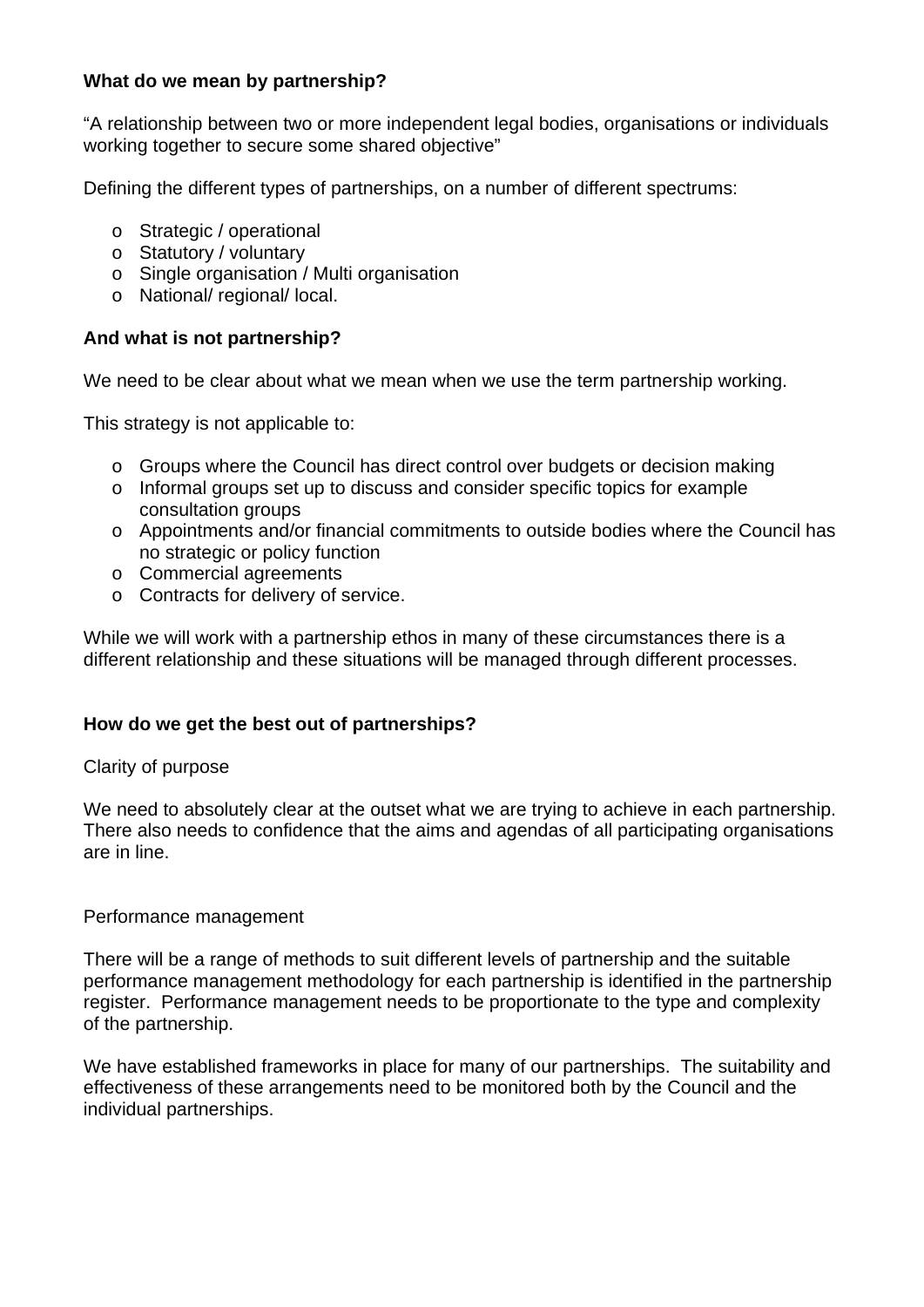# **What risks are involved in working in partnership?**

There are a complex set of risks in working in partnership:

- Performance management arrangements are ineffective and do not identify issues in time
- The agendas of participating organisations are out of line and cannot be reconciled
- Personalities change and previously effective partnerships become more difficult
- Trust breaks down
- Resources are not committed
- Priorities change
- They fail to deliver their objectives
- Agreement cannot be reached by partners on any range of issues
- It cannot be demonstrated that the partnership is adding value

The aim of implementing a more formal partnership strategy is to try and mitigate the range of risks.

## **Tools for improvement**

Attached to the Strategy are two tools to assist in managing partnerships. They are intended for guidance only and should provide useful checklists:

- 1. Partnership checklist this is intended as a tool when a new partnership is about to be established. It asks a series of questions that will help in making sure that, for example, appropriate governance arrangements have been put in place. This checklist is based on Audit Commission guidance.
- 2. Partnership Improvement Tool this is intended as a tool to assist in a review of a partnership. Again, it asks a set of questions that provide a framework for assessing how effective aspects of the partnership are. This is based on a good practise tool used by a number of organisations for assessing partnerships.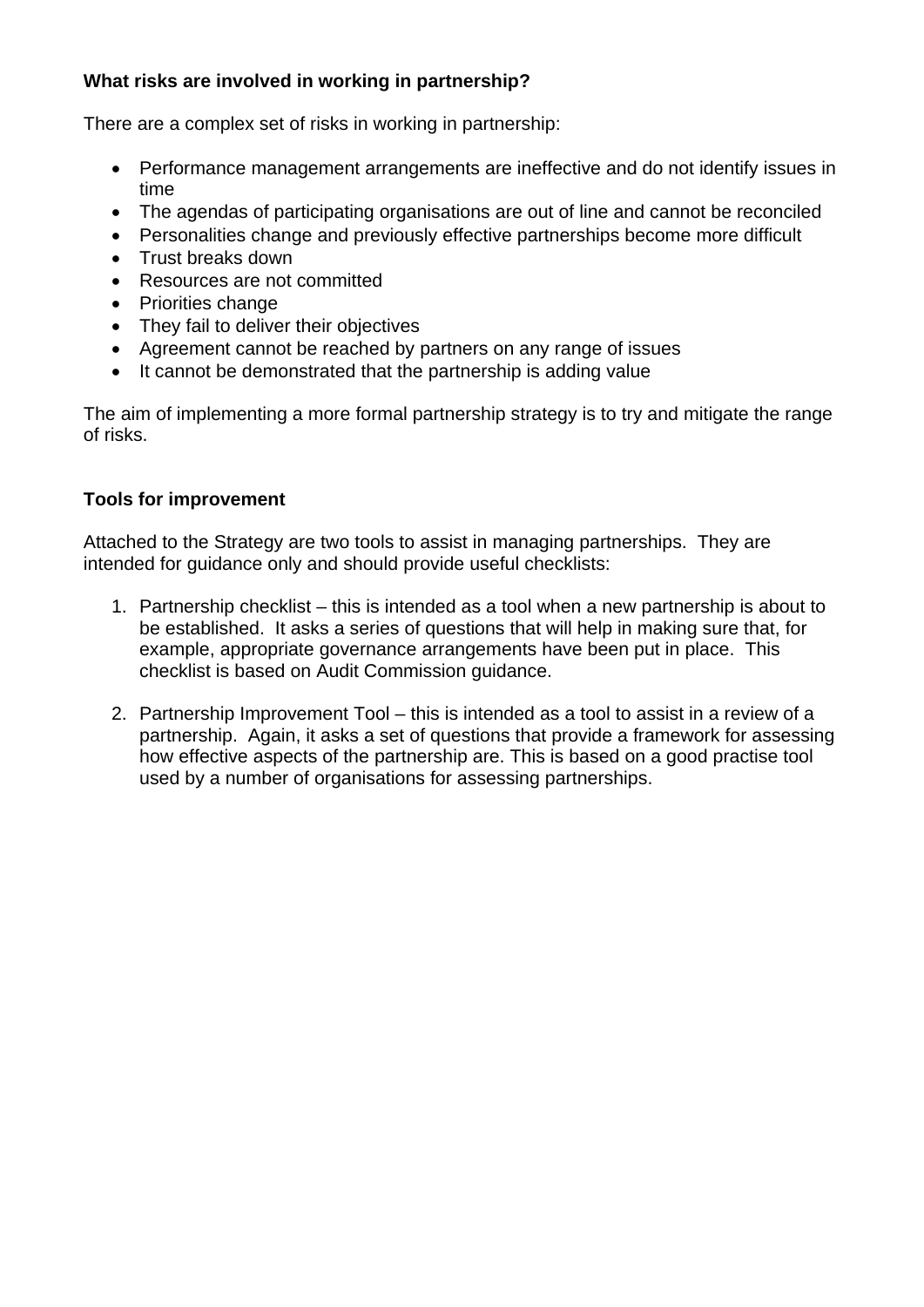## **Partnership checklist**

- 1. Rationale for the partnership
	- a. Why does the partnership exist?
	- b. What are its agreed aims?
	- c. Where have these been published?
	- d. Can we identify a better way of serving the public
- 2. Added value from the partnership
	- a. How does the partnership add value
	- b. How do we demonstrate this added value to the public
	- c. How do we know whether funds are being well spent
	- d. How does the public know that partnership funds are being well spent
- 3. Governance arrangements
	- a. How do our partnership's corporate governance arrangements link to those of individual partners
	- b. How are decisions made
	- c. How are they recorded
	- d. Who makes sure they are acted on
	- e. Who scrutinises them
	- f. Who are they reported to
- 4. Performance management
	- a. How do we know which partnership targets we are meeting and which we are failing to meet
	- b. Who manages and reports progress
- 5. Financial management
	- a. Who provides the money
	- b. Who decides how to spend it
	- c. Can the money be reallocated
	- d. What are the financial reporting arrangements
- 6. Risk management
	- a. How do we know when things are going wrong
	- b. Who can take action when things go wrong
	- c. How do we resolve conflicts of interest
- 7. Termination arrangements
	- a. What are the arrangements if this partnership comes to an end
	- b. Or if we decide not to be involved any longer
	- c. How will resources be reallocated back to partners
- 8. Serving the public
	- a. How effectively does this partnership communicate with the public
	- b. How can the public and service users obtain redress when things go wrong
	- c. Is there a complaints and suggestions process the public can use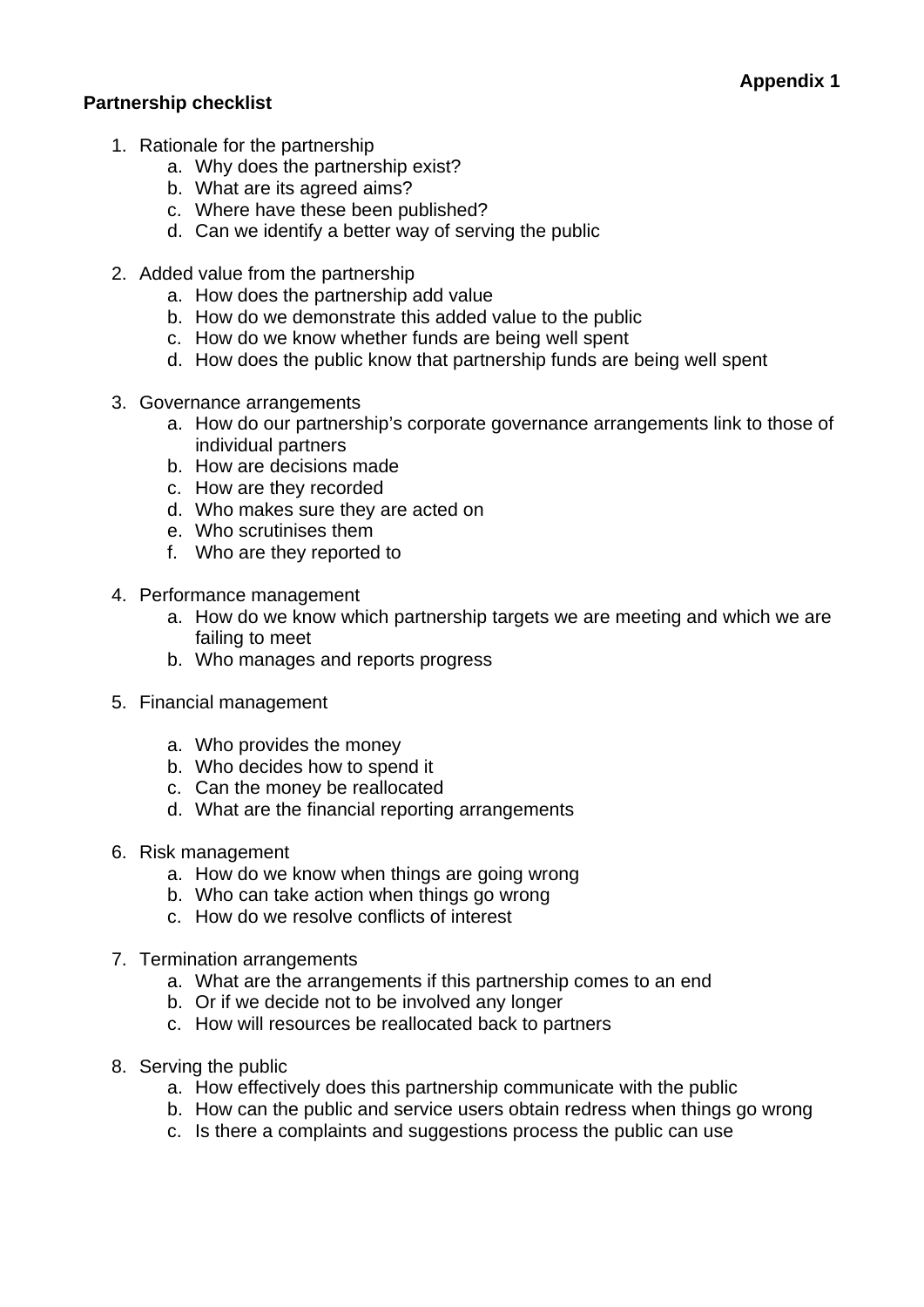# **Appendix 2**

# **Partnership Improvement Template**

| <b>Area of Practice</b>                             | <b>Yes</b> | <b>No</b> | <b>Action</b> |
|-----------------------------------------------------|------------|-----------|---------------|
| Whether there is a 'Lead Officer' or 'Project       |            |           |               |
| Sponsor' who has responsibility for the             |            |           |               |
| Council's involvement in the partnership, but       |            |           |               |
| who will not necessarily be the Council's           |            |           |               |
| representative within the partnership.              |            |           |               |
|                                                     |            |           |               |
| The clarity of the purpose of the partnership.      |            |           |               |
| There should be a rationale for why a               |            |           |               |
| partnership exists (eg to deliver co-ordinated      |            |           |               |
| packages of services, to tackle 'wicked' or         |            |           |               |
| complex issues or to reduce the impact of           |            |           |               |
| organisational fragmentation).                      |            |           |               |
| The legal status of the partnership and whether     |            |           |               |
| it is appropriate for the objectives to be          |            |           |               |
| achieved through partnership working.               |            |           |               |
|                                                     |            |           |               |
| Whether the Council has defined its 'bottom line'   |            |           |               |
| in terms of what it wants to obtain from the        |            |           |               |
| partnership for itself and for local people.        |            |           |               |
|                                                     |            |           |               |
| Clarity on council involvement in the partnership   |            |           |               |
| (eg leading or supporting).                         |            |           |               |
| Whether there is a plan for how the Council's       |            |           |               |
| involvement is supported and managed (eg            |            |           |               |
| reporting arrangements and lines of                 |            |           |               |
| accountability).                                    |            |           |               |
|                                                     |            |           |               |
| 'Rules of engagement' (eg whether the Council       |            |           |               |
| is simply funding a partnership and has minimal     |            |           |               |
| involvement, or whether it is a full and active     |            |           |               |
| partner and is carrying out practical activities on |            |           |               |
| behalf of the partnership).                         |            |           |               |
|                                                     |            |           |               |
| Whether the rights and responsibilities of          |            |           |               |
| members of the partnership have been defined        |            |           |               |
| and are understood.                                 |            |           |               |
| Are decision making arrangements effective?         |            |           |               |
|                                                     |            |           |               |
| Whether the partnership is appropriately            |            |           |               |
| resourced and whether consideration has been        |            |           |               |
| given to resources that might be made available     |            |           |               |
| from sources other than the Council.                |            |           |               |
|                                                     |            |           |               |
|                                                     |            |           |               |